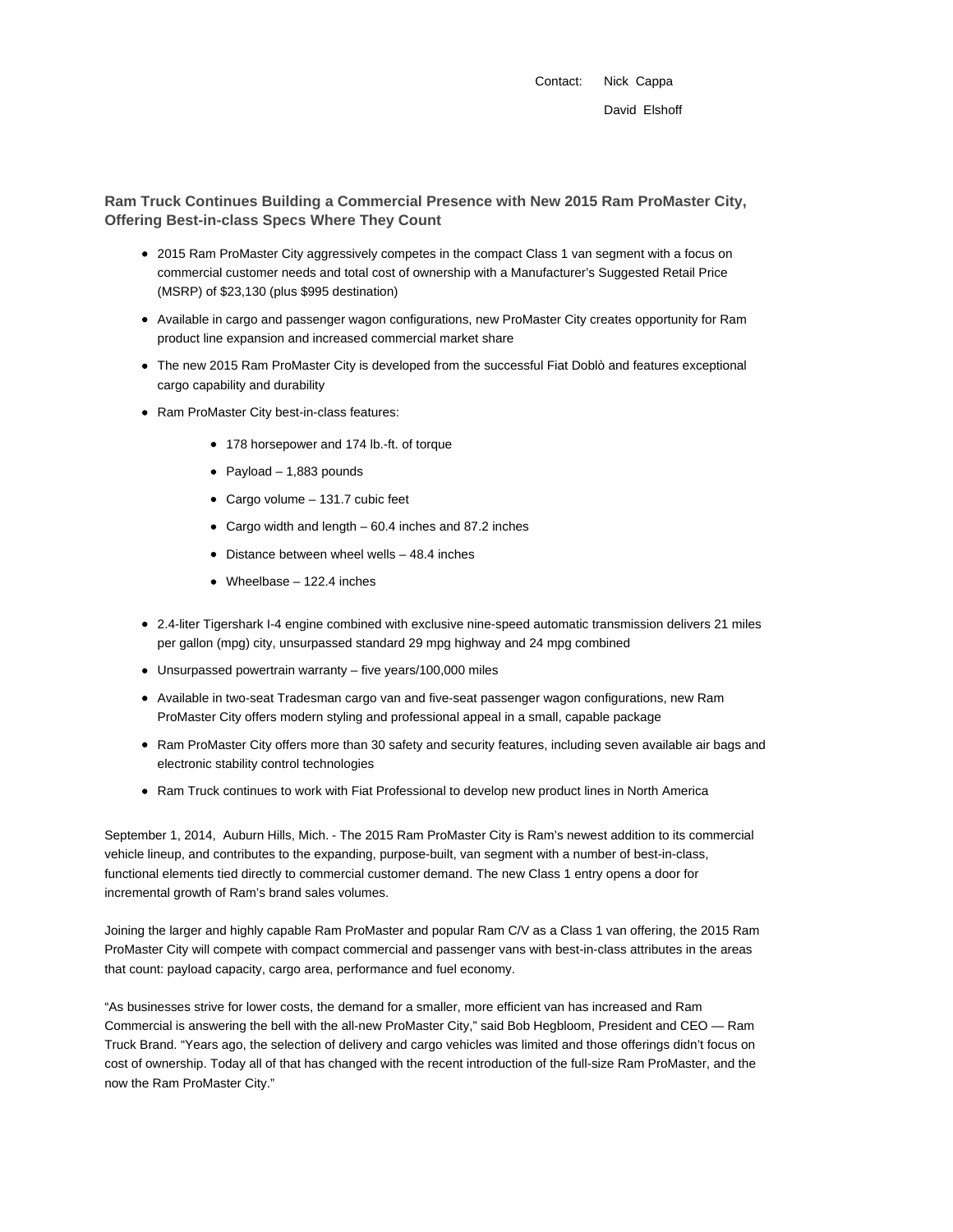Ram Truck is tapping into Fiat Professional, one of the largest producers of commercial vehicles in the entire world, backed by more than 110 years of experience. That knowledge has helped Ram Truck enter new segments and expand its product line.

Based on the successful Fiat Doblò, a two-time International Van of the Year winner with more than 1.3 million units sold, the Ram ProMaster City will incorporate familiar Ram Truck design elements and offer features, systems and powertrains preferred by North American customers. The 2015 Ram ProMaster City is the brand's second shared collaboration with Fiat Professional. The 2014 Ram ProMaster full-size van was the first.

### **Engineered for the North American market**

Whether the job is delivering packages, organizing and hauling the tools of a professional tradesman or carting the band's gear to the next gig, the all-new 2015 Ram ProMaster City van is designed and engineered to tackle big jobs with best-in-class cargo area, payload capacity and standard highway fuel economy. It does so while delivering versatile functionality, durability and superior ride and handling.

The 2015 Ram ProMaster City shares its basic design with the highly successful, two-time International Van of the Year Fiat Doblò, which is sold around the world. Now in its third generation, the Fiat Doblò is the preferred workhorse for business and commercial uses, a status gained via its ideal size for crowded urban environments and a host of thoughtful and innovative features.

Starting with a winning template, Ram Truck engineers subjected the front-wheel-drive van to the full spectrum of severe-duty use expected of commercial vehicles in North America. The lessons from millions of combined development miles make the 2015 Ram ProMaster City more robust, durable, functional, comfortable and cost effective for any use.

ProMaster City is available in four versions: Tradesman Cargo Van and Tradesman SLT Cargo Van, Wagon and Wagon SLT, offering versatility and functionality with compact external dimensions allowing easy use in urban areas. But don't allow the compact size to fool you, Ram's new small van shines with a long list of best-in-class features, including fuel economy, payload and cargo capacity..

# **Unibody design: rugged and weight smart**

The foundation of the 2015 Ram ProMaster City is a steel unibody design. The unibody architecture helps minimize curb weight, a key contributor to the ProMaster City's best-in-class payload capability of 1,883 pounds. A wheelbase of 122.4 inches offers impressive ride and handling while creating the space needed for the largest cargo area in the segment.

## **Suspension**

The Ram ProMaster City's front axle uses a proven, durable and compact MacPherson strut suspension, tuned for rougher North American roads and class-leading payload capacity.

In a departure from standard practice in the Class 1 van category of using rear leaf springs, the Ram ProMaster City upgrades to an independent, coil-sprung bi-link rear suspension. The ProMaster City's rear suspension incorporates a category-unique independent bi-link configuration that increases driving comfort, enhances stability, and ensures maximum safety characteristics in all load situations.

#### **Dimensions**

The hardworking credentials start with a 48.4-inch span between the rear wheel wells, the widest in the class. The width between the ProMaster City's wheel wells provides an extra margin of capacity so that building materials and pallets can be loaded quickly and easily, without concern over whether the load fits.

Above the wheel wells, the ProMaster City's nearly vertical side panels give it a best-in-class width of 60.4 inches. Combined with an interior roof height of 51.8 inches, the result is best-in-class volume of 131.7 cubic feet for the cargo van version of the ProMaster City. The vertical side panels are upfitter-friendly and simplify the attachment of shelves or storage racks for specialized commercial use.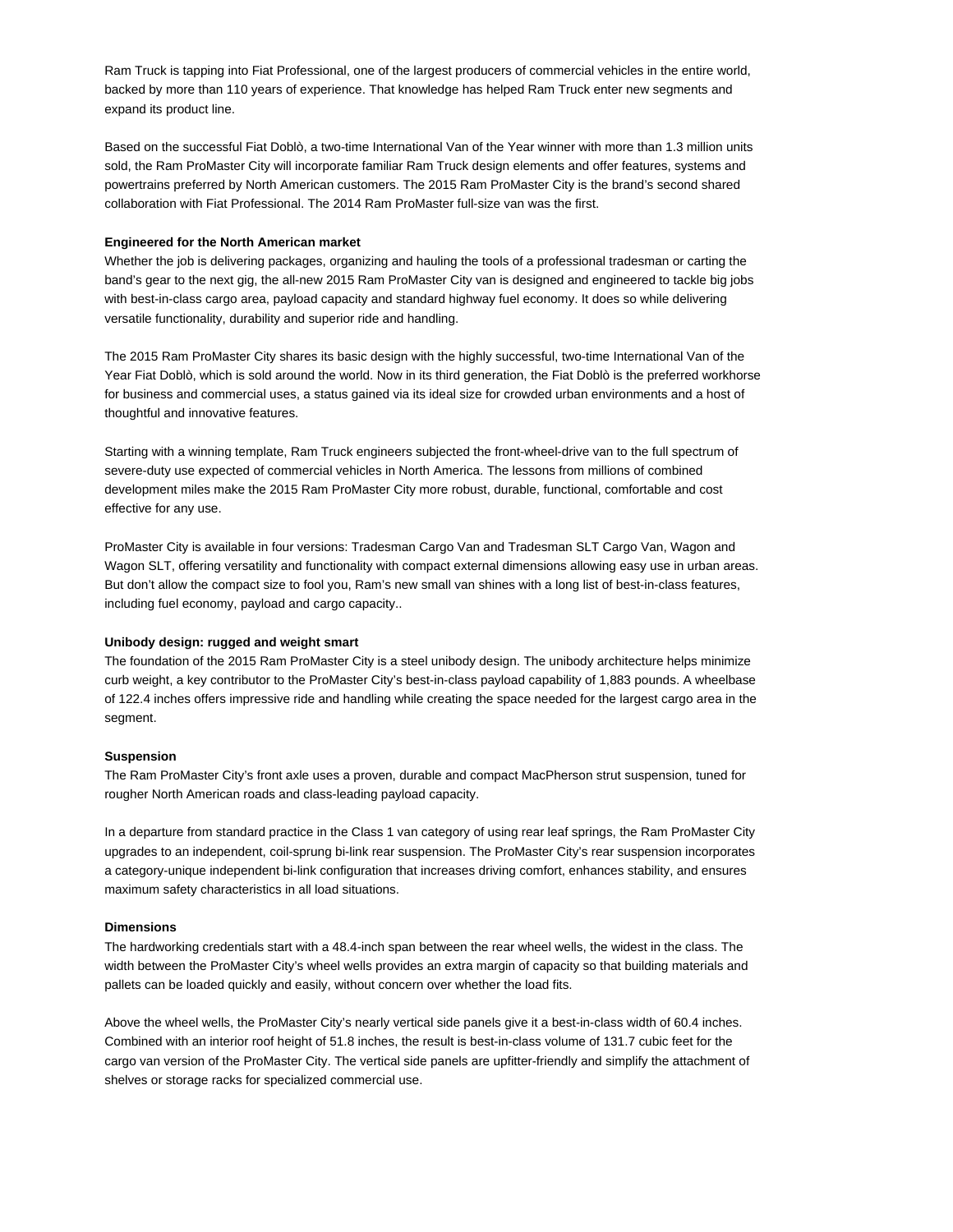Each side of the Ram ProMaster City is fitted with a sliding door with a 26-inch opening to access the cargo compartment. The roof of the Ram ProMaster City is prepped for load rails or roof racks, available through Mopar with a weight capacity of 154 pounds.

The rear of the Ram ProMaster City is fitted with 60/40 split doors. Using lessons learned from European customers, the larger door swings open toward the traffic (driver) side of the van, making it easy to quickly access larger cargo items and not block the path to the curbside of the van. Both rear doors initially swing open 90 degrees, and for dock loading can swing to 180 degrees with a simple press of a release button on the door latch. The latch automatically re-engages when the door is closed.

The passenger wagon version of the Ram ProMaster City is equipped with a three-passenger second row. The second-row seating is split 60/40, with each section capable of folding and tumbling forward to expand cargo room. With the seats in place, the ProMaster City passenger wagon offers close to four feet of cargo length to the rear doors. With seats folded and tumbled, Ram's new van provides nearly six feet of cargo length.

### **Upfitter friendliness**

Ram Truck is known industry-wide for being the most upfitter-friendly brand in the truck market. The Ram ProMaster City continues the tradition and features a variety of available upfit systems through Mopar. Adding to the design for adaptability, virtually all primary vehicle systems are packaged forward of the cargo area, leaving the box open to creativity.

## **Powertrain**

### **Tigershark engine**

The all-new 2015 Ram ProMaster City is powered by the 2.4-liter Tigershark I-4. The engine generates a best-inclass 178 horsepower at 6,400 rpm, while its peak torque – 174 lb.-ft. (231 N•m) at 3,800 rpm – is greater than any standard-equipment engine in the ProMaster City's segment. The engine's thoughtful construction also suits its Tigershark moniker, while benefiting the ProMaster City's rugged duty cycle.

The engine's four-valve aluminum head hosts advanced valve-actuation technology that is exclusive to Chrysler Group in North America. Dubbed MultiAir2, the acclaimed electro-hydraulic fully variable system uses a column of oil in place of the traditional mechanical link between the camshaft and intake valves.

Engine accessory drives tighten the ProMaster City's grip on best-in-class fuel efficiency. "Smart alternator management" and a variable A/C compressor tap the most efficient times to initiate a duty cycle. Unlike most alternator systems, which operate continually, the ProMaster City's smart-charge system uses moments of deceleration or braking to run at capacity when necessary. By reducing the need for full-capacity compressor cycles, engine load is decreased, giving efficiency a boost.

#### **Transmission**

The centerpiece of the all-new ProMaster City's powertrain is its segment-exclusive nine-speed automatic transmission. The ProMaster City is the first commercial van ever to feature a nine-speed automatic, and one of the first vehicles to be so equipped in automotive history.

Also known as the 948TE, the transmission is part of the ProMaster City's standard equipment list and comes standard. Leveraging its wide gear ratio spread and 3.73:1 final-drive ratio, the advanced-technology transmission and well-matched engine will combine to deliver fuel economy ratings unsurpassed by any standard-equipment powertrain in the ProMaster City's segment.

## **Design**

## **Exterior**

The exterior design and related body systems on the all-new 2015 Ram ProMaster City collectively deliver outstanding versatility, practicality and a level of refinement unexpected in the commercial small van category.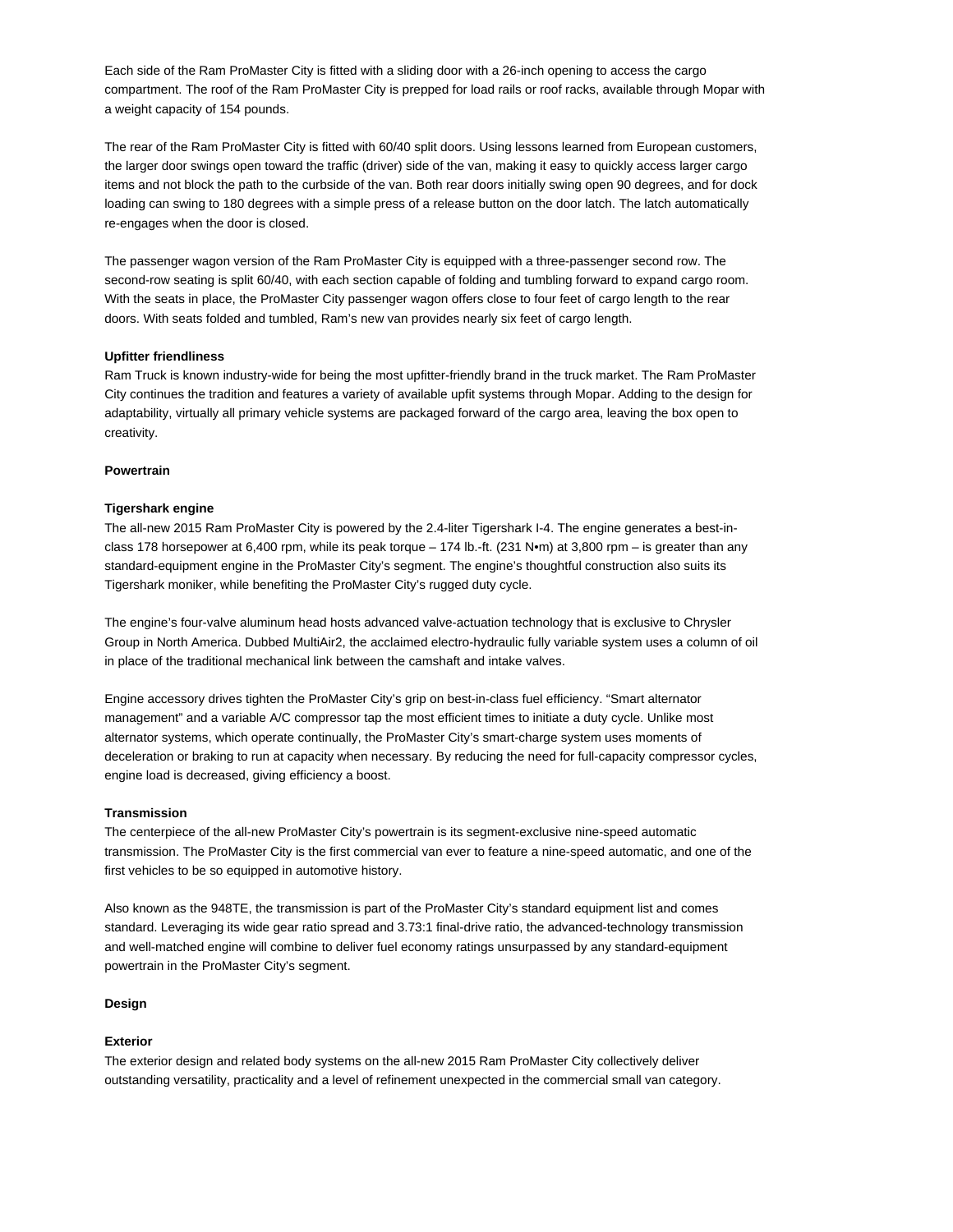Exterior styling is identified by smooth body lines, wraparound bumpers and twin-reflector headlamp clusters. The fluid body lines give ProMaster City a strong, modern and professional representation and assure its presence in the Ram Commercial lineup. The tucked front-wheel-drive packaging is compact and provides a better vantage point of the front corners, useful when maneuverability is key and important to commercial customers.

Borrowing from its big brother, the ProMaster City's front and rear bumpers run high on the body to keep functional lighting out of danger, resulting in reduced repair costs and downtime.

The new van features plenty of real estate on all sides. This space allows for businesses to post signage and graphics – a rolling billboard to help promote the owner's business or sponsor.

The Ram ProMaster City offers a cargo area width of 60.4 inches, a cargo area height of 51.8 inches and a step-in height of 21.5 inches. In addition, on each side of the vehicle there is a small, practical step that allows the user to get into the load area.

### **Interior**

The Ram ProMaster City Tradesman and SLT trim levels use a simplified color palette with durable fabrics. Inspiration for the all-black with gray accents came from items that can be found in a vocational environment: tool boxes, hand tools and lumber.

Interior design and function is paramount for a light commercial van in which the driver may be on the road for most of the day, sometimes under harsh conditions. The cabin of the ProMaster City was therefore designed with comfortable driving ergonomics, important because the van may be a mobile office and/or small work shop.

ProMaster City cargo models offer a load compartment with an easy, four-way access, best-in-class cargo volume of 131.7 cubic feet and cargo width of 60.4 inches. The floor of the ProMaster City cargo van measures 87.2 inches in length and is fitted with six standard equipment D-ring tie downs with a combined 1000-lb. capacity. A 51.4-inch roof height allows ease of movement when working in the cargo area and contributes to best-in-class standard cargo capacity of 131.7 cu.-ft.

Wagon models feature four tie-down rings, a full length headliner and carpet that covers the floor.

#### **Safety and Security**

Safety and security were two of the guiding principles followed by engineers throughout the development of the new 2015 Ram ProMaster City. Ram's new Class 1 van offers 34 active and passive safety and security features. The ProMaster City also includes standard ESC, hosting a number of technologies to assist the driver. Security also means notification of the traffic around you. Ram ProMaster City features available ParkView backup camera and ParkSense with audible warning, all of which are useful when maneuvering in the city.

# **Uconnect**

ProMaster City customers can make the best use of their valuable time by leveraging Uconnect's easy-to-learn, easy-to-use interface – acclaimed for its convenience and sensible design. Handsfree calling in the all-new 2015 Ram ProMaster City is made convenient via reliable Bluetooth technology. A full-color, five-inch touchscreen is available with global positioning satellite (GPS) navigation, providing Ram ProMaster City customers the ability to chart timesaving routes to their destinations. Uconnect Web, powered by Autonet Mobile, is available to U.S. customers. This system delivers continuous Internet connectivity, creating an efficient workspace and real-time information access on the go.

## **Best practices**

In total, the Ram ProMaster City test fleet accumulated millions of miles enabling Ram and Fiat teams access to realworld data. This includes testing performed in laboratories in Turin, Italy and Auburn Hills, Michigan, at Fiat and Chrysler Group proving grounds, as well as reliability testing on public roads in many different climates in Europe and the United States.

The 3/36 Reliability Testing, appropriately named as each test car accumulates 36,000 miles (equivalent to three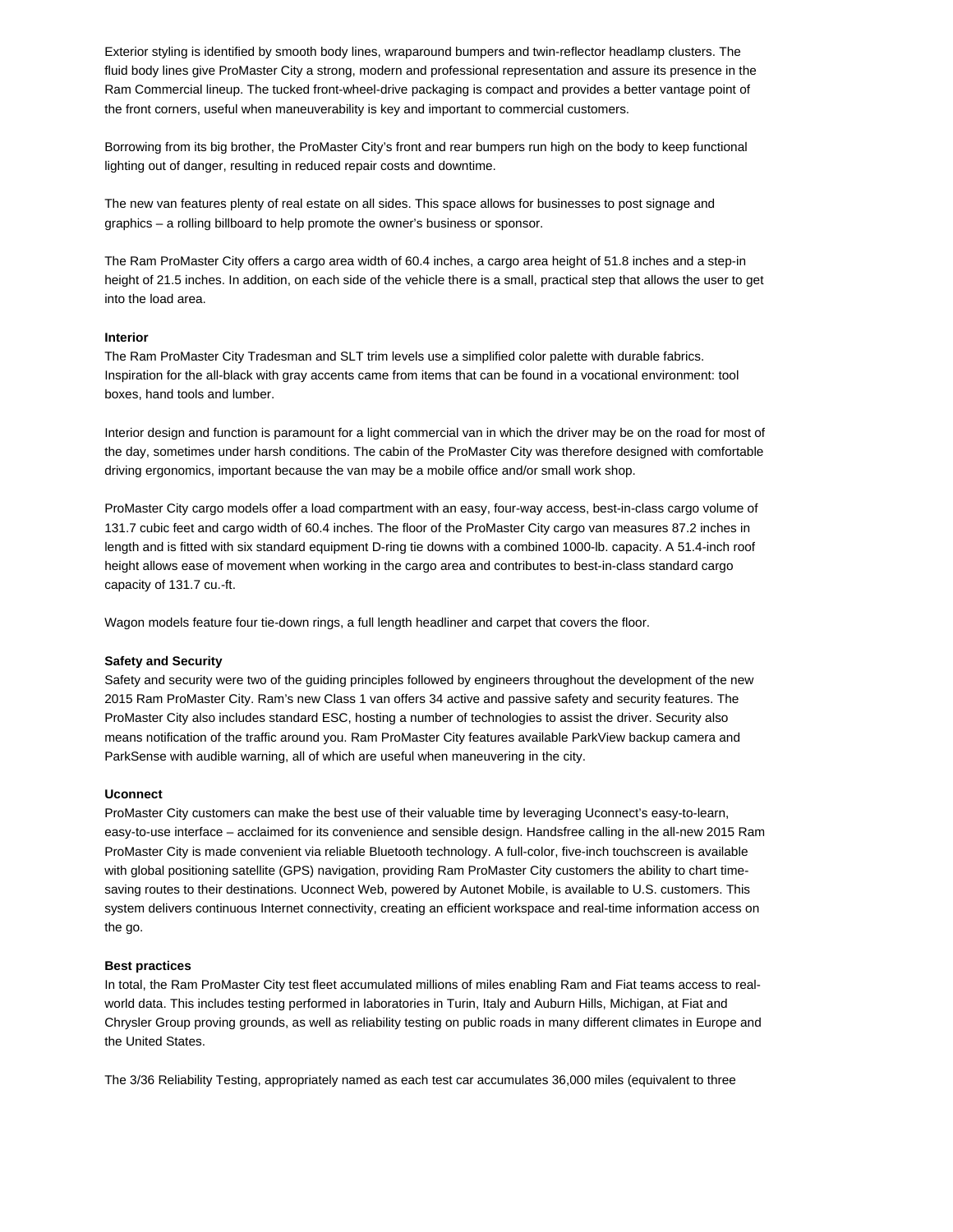years of use) in about three months, is conducted day and night by teams of drivers. To reflect typical daily driver scenarios, the test drivers do not originate from the engineering ranks and are intentionally chosen from diverse backgrounds to represent customers of different ages, sizes and ethnicities. The test drivers scrutinize all the customer functional aspects of each vehicle as well as overall driving evaluations. This includes radio and navigation system checks, seat-belt buckling, heating and ventilation operation and opening and closing storage compartments and windows.

# **Configurations**

The 2015 Ram ProMaster City offers eight different configurations:

Tradesman Cargo with security panels Tradesman Cargo with rear windows Tradesman Cargo with rear and side windows

Tradesman SLT Cargo with security panels Tradesman SLT Cargo with rear windows Tradesman SLT Cargo with rear and side windows

Wagon with rear and side windows Wagon SLT with rear and side windows

# **Pricing**

- Tradesman Cargo Van Manufacturer's Suggested Retail Price (MSRP) of \$23,130 (plus \$995 destination)
- Tradesman SLT Cargo Van MSRP of \$24,655 (plus \$995 destination)
- Wagon MSRP of \$24,130 (plus \$995 destination)
- Wagon SLT MSRP of \$25,655 (plus \$995 destination)

# **Manufacturing**

The 2015 Ram ProMaster City will be assembled at the TOFAS plant in Bursa, Turkey. Awarded the World Class Manufacturing Gold Medal, this 3.6-million sq. ft. (83.7 acre) state-of-the-art plant also assembles the Fiat Doblò. The optional cargo van configuration is upfitted at The Chrysler Group Transformation Center in Baltimore, Maryland.

# **Ram Truck Brand**

In 2009, the Ram Truck brand launched as a stand-alone division, focused on meeting the demands of truck buyers and delivering benchmark-quality vehicles. With a full lineup of trucks, the Ram 1500, 2500/3500 Heavy Duty, 3500/4500/5500 Chassis Cab, ProMaster and ProMaster City, the Ram brand builds trucks that get the hard work done and families where they need to go.

Ram continues to outperform the competition and sets the benchmarks for:

- 1,075 lb.-ft. of torque with Cummins Turbo Diesel
- Towing capacity of 37,090 lbs. with Ram 3500
- Segment first 1,000 lb.-ft of torque with Cummins Turbo Diesel
- Payload of 7,680 lbs. with Ram 3500
- $\bullet$  Most luxurious: Ram Limited with real wood, real leather and 12-inch Uconnect touchscreen
- **Best ride and handling with exclusive link coil rear and auto-level air suspensions**
- Most interior space with Ram Mega Cab
- The most cargo space available in any traditional full size cargo van
- Most capable full-size off-road pickup Ram Power Wagon
- Ram 1500, America's most powerful half-ton diesel pickup with 480 lb.-ft. of torque, achieves an unsurpassed 33 mpg highway and delivers up to 1,000 miles of range on a single tank of fuel
- Ram 1500 TRX is the quickest, fastest and most powerful mass-produced pickup truck in the world
- Most awarded light-duty truck in America
- Highest owner loyalty of any half-ton pickup

The latest J.D. Power APEAL study - which rates the emotional bond between customers and their vehicles – named